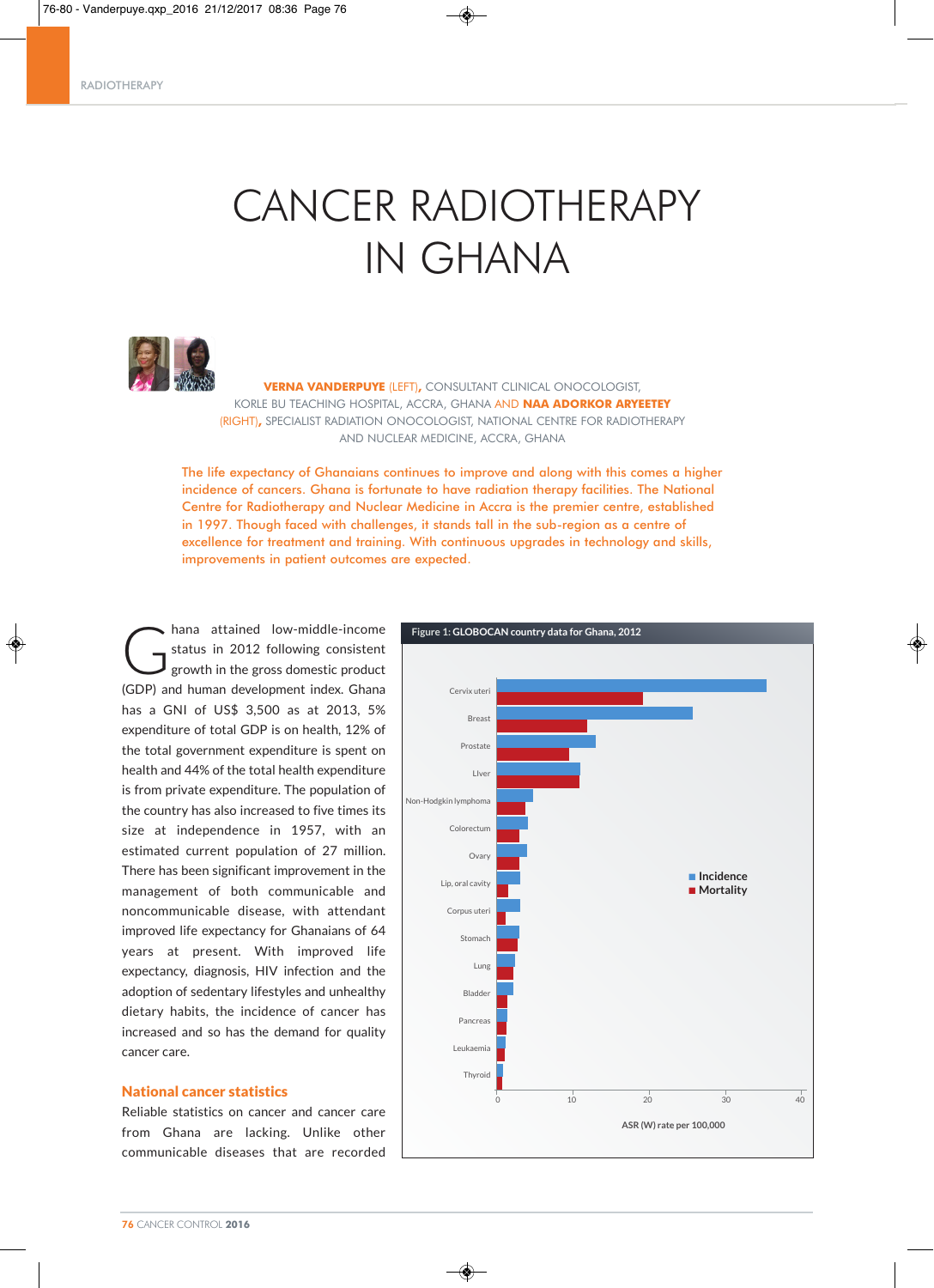| Table 1: Korle Bu Teaching Hospital Cancer Registry data |                |              |             |               |               |
|----------------------------------------------------------|----------------|--------------|-------------|---------------|---------------|
|                                                          | <b>OVERALL</b> |              | <b>MALE</b> |               | <b>FEMALE</b> |
| <b>Site</b>                                              | $N(\%)$        | <b>Site</b>  | $N(\%)$     | <b>Site</b>   | $N(\%)$       |
| <b>Breast</b>                                            | 333 (29.3)     | Prostate     | 90(26.5)    | <b>Breast</b> | 325 (40.8)    |
| Cervix                                                   | 194 (17.1)     | Pharynx      | 25(7.4)     | Cervix        | 194 (24.3)    |
| Prostate                                                 | 90(7.9)        | Colorectal   | 22(6.5)     | <b>Uterus</b> | 36(4.5)       |
| Colorectal                                               | 57(5.0)        | Stomach      | 19(5.6)     | Colorectal    | 35(4.4)       |
| <b>Uterus</b>                                            | 36(3.2)        | <b>Bones</b> | 17(5.0)     | Ovary         | 34(4.3)       |
| Ovary                                                    | 34(3.0)        | <b>Skin</b>  | 17(5.0)     | Thyroid       | 17(2.1)       |
| Pharynx                                                  | 33(2.9)        | Larynx       | 12(3.5)     | <b>Bone</b>   | 15(1.9)       |
| <b>Bones</b>                                             | 32(2.8)        | Lung         | 9(2.7)      | Lung          | 10(1.3)       |
| Skin                                                     | 26(2.3)        | Liver        | 9(2.7)      | Skin          | 9(1.1)        |
| Stomach                                                  | 25(2.2)        | Bone marrow  | 8(2.4)      | <b>Brain</b>  | 9(1.1)        |

throughout the nation, cancer incidence is not. The GLOBOCAN data for Ghana (Fig.1) is based on estimates and extrapolations. Several international institutions have made attempts to collaborate with the government and hospitals to establish credible cancer data.

 $\sqrt{20}$ 

In 2012, the hospital-based cancer registry (Fig. 2) based in Komfo Anokye Teaching Hospital in Kumasi published its first preliminary data *(1),* followed in 2013 by that of the Korle Bu Teaching Hospital, Accra (Table 1) *(2)*. The relevance of local data is depicted in the observation that



although cervical cancer is noted to be the prevalent female cancer by GLOBOCAN, local data depicts cervical cancer as second commonest cancer after breast cancer. There are plans to expand these registries into population-based registries to provide more realistic information to help with future planning.

#### National efforts at cancer control

As part of the country's efforts to improve cancer care, the National Cancer Control Programme was launched for 2012–2017, but is yet to be implemented *(3)*. Several international organizations, including the World Health Organization, International Atomic Energy Agency and Africa Oxford Cancer Organization (AFROX), have been instrumental in the development of this policy document.

The parliament of Ghana passed the Public Health Act in

2011. Since then, the government has begun to implement action plans and strategies aimed at reducing obesity, unhealthy diets, alcohol and tobacco use.

The present Ghana immunization programme includes hepatitis B virus vaccination aimed at reducing the incidence of hepatitis B infections and, consequently, the incidence of hepatocellular carcinoma, the current commonest male cancer and the commonest cause of male cancer deaths *(1)*. The country has had excellent coverage for hepatitis B vaccination (98%) since its inception in 2002 *(4).*

Human Papilloma Virus vaccination for girls aged 9–11 years under the GAVI alliance was piloted in three regions of the country *(5)*. However, the vaccines are available for sale in only a few urban private health-care facilities and are considered to be expensive. Improving accessibility and affordability will have far-reaching benefits in the fight to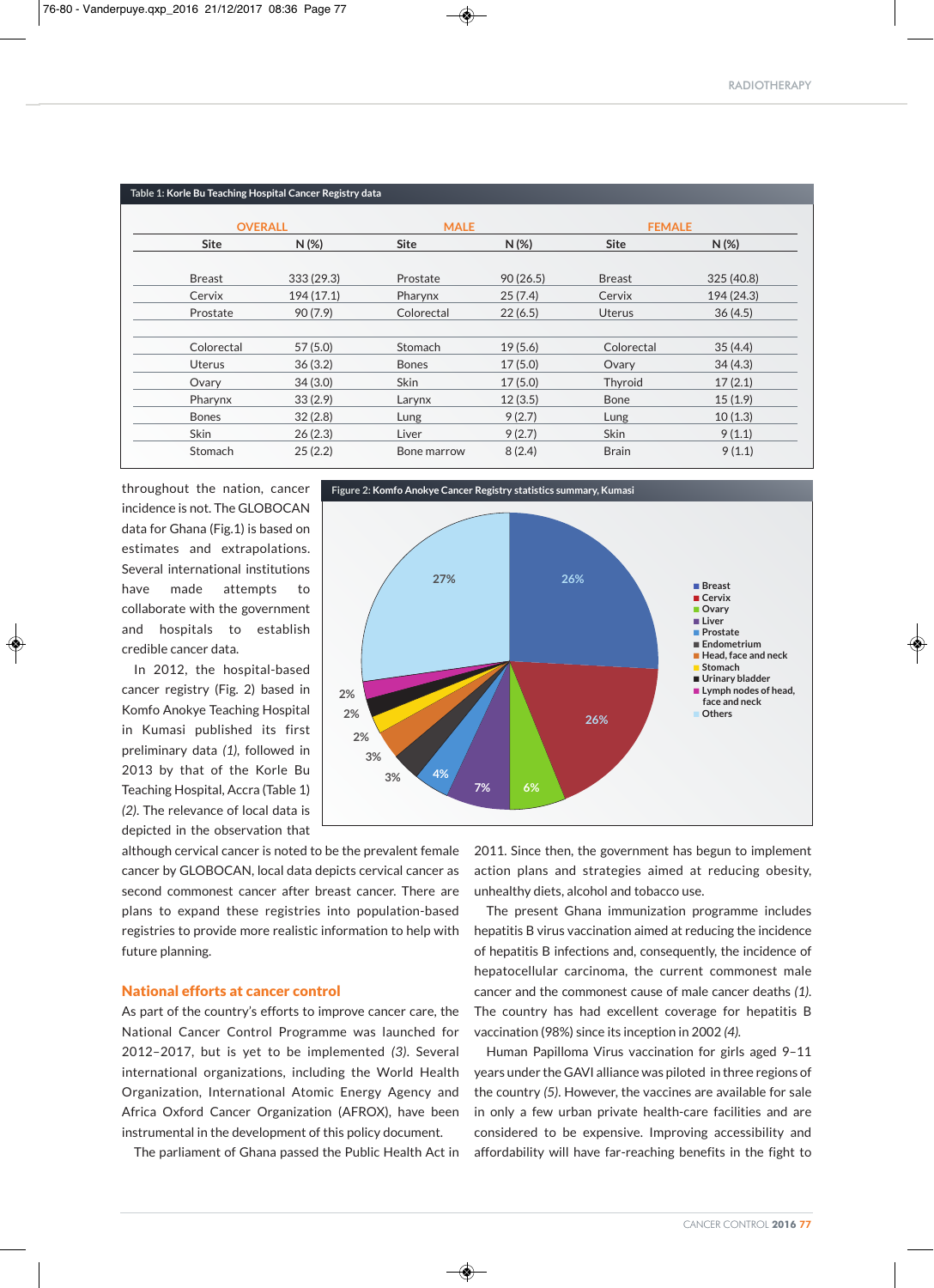#### RADIOTHERAPY

control one of the commonest female cancers in the country. Ghana was one of the initial countries chosen to pilot the visual inspection with acetic acid (VIA) method for low-cost cervical cancer screening spearheaded by the Gates Foundation in 2008. Six other African countries served as demonstration sites, but Ghana was the only country unable to implement VIA as a screening policy *(6)*. VIA is performed in few parts of the country. Civil society including faithbased health organizations have programmes in some parts of the country performing self-HPV DNA testing in combination with other cervical screening methods.

There is a national health insurance scheme which requires payment of a yearly premium to access medical care. Though most basic procedures are covered under this scheme, cancer screening and cancers other than cervical and breast are not comprehensively covered. There are ongoing discussions to improve the coverage of evidencebased screening test and improved coverage for common cancers and paediatric cancers.

#### Current state of radiotherapy services

Considering that radiation therapy plays a pivotal role in the management of cancer, it is unfortunate that only 25 out of 54 countries in Africa have radiotherapy facilities as at 2013 *(7)*. Ghana is fortunate to be amongst the few countries with radiotherapy facilities. However, like most low- to middleincome countries, it lacks adequate numbers of trained professionals, equipment and other logistics required for comprehensive management of cancers. Ghana can boast of three installed radiation therapy machines which include two conventional simulators, two modern Cobalt 60 teletherapy machines in the two national treatment centres (one in the capital Accra located in the south of the country and the other in Kumasi in the Ashanti region located in the middle of the country) and a private treatment facility in the capital Accra has a CT simulator and a linear accelerator.

The radiotherapy centre in Accra was established in 1997 in collaboration with the International Atomic Energy Agency (IAEA) to provide care for Ghanaian cancer patients. It has proven to be a centre for cancer patients from Togo, Benin, Côte d'Ivoire, Burkina Faso, Liberia and Sierra Leone and even Nigeria on occasion. Previously, Ghanaian cancer patients had to travel outside the country to India, the Americas and Europe to access care and patients who could not afford this were managed with palliative intent as surgery and chemotherapy were the only forms of treatment available for solid tumours. The centre in Kumasi was established in 2004, again in collaboration with the IAEA, whilst the Swedish Ghana Medical Centre in Accra, a private venture, was established in 2013. All three facilities in the country have capabilities for 3-Dimensional treatment planning.

The country has an estimated 0.1 machine per million patients which is far below the expected 1–3 machines per million patients in Africa and 4–8 per million in developed countries *(8)*. The current estimated teletherapy unit deficit is -19 *(9)*. Mauritius, South Africa, Tunisia and Egypt have between 2.36 and 0.93 machines per million patients which is much higher than Ghana *(8, 10)*. Two additional linear accelerators located in the national centres were commissioned by the second quarter of 2016. A fourth facility is planned for the northern sector.

The National Radiotherapy Centre in Accra has a high dose rate Cobalt 60 brachytherapy machine and also provides permanent brachytherapy with radioiodine for the management of prostate cancer and capsules for management of cancer of the thyroid. The facility in Kumasi provides low dose rate cesium brachytherapy services for cervical cancer management but expects to install new high dose rate brachytherapy equipment by the end of the year. The Ghana Atomic Energy Commission serves as the regulatory body for radiation services in the country.

The major technological drawback is the unreliable and unstable electricity supply from the national grid which invariably affects the output of this sophisticated and delicate equipment.

The actual utilization rate of radiotherapy services in Ghana is yet to be published. Considering that cancers such as cervical, breast, prostate and head and neck cancers rank in the top ten cancers and require radiotherapy in most instances, especially in the palliative setting, we expect to have a relatively higher utilization rate compared to developed countries with a different spectrum of disease and less retreatment rates. A recent study conducted by the IAEA puts the optimal rate at 51%, close to other low- and middle-income countries and other developed nations such asAustralia *(11)*.Apaper by N Datta and collegues estimates the actual utilization rate to be at 13.7% which may reflect the lack of access to cities with treatment facilities and worrisome concerns of huge out-of-pocket expenses for treatment (9). Implementation of the national cancer control plan and expansion of the health insurance schemes may help improve the actual utilization rate to justify investments into more treatment facilities.

## Current human resource status

◈

The IAEA was instrumental in the initial set up of radiotherapy centres in Ghana and continues to be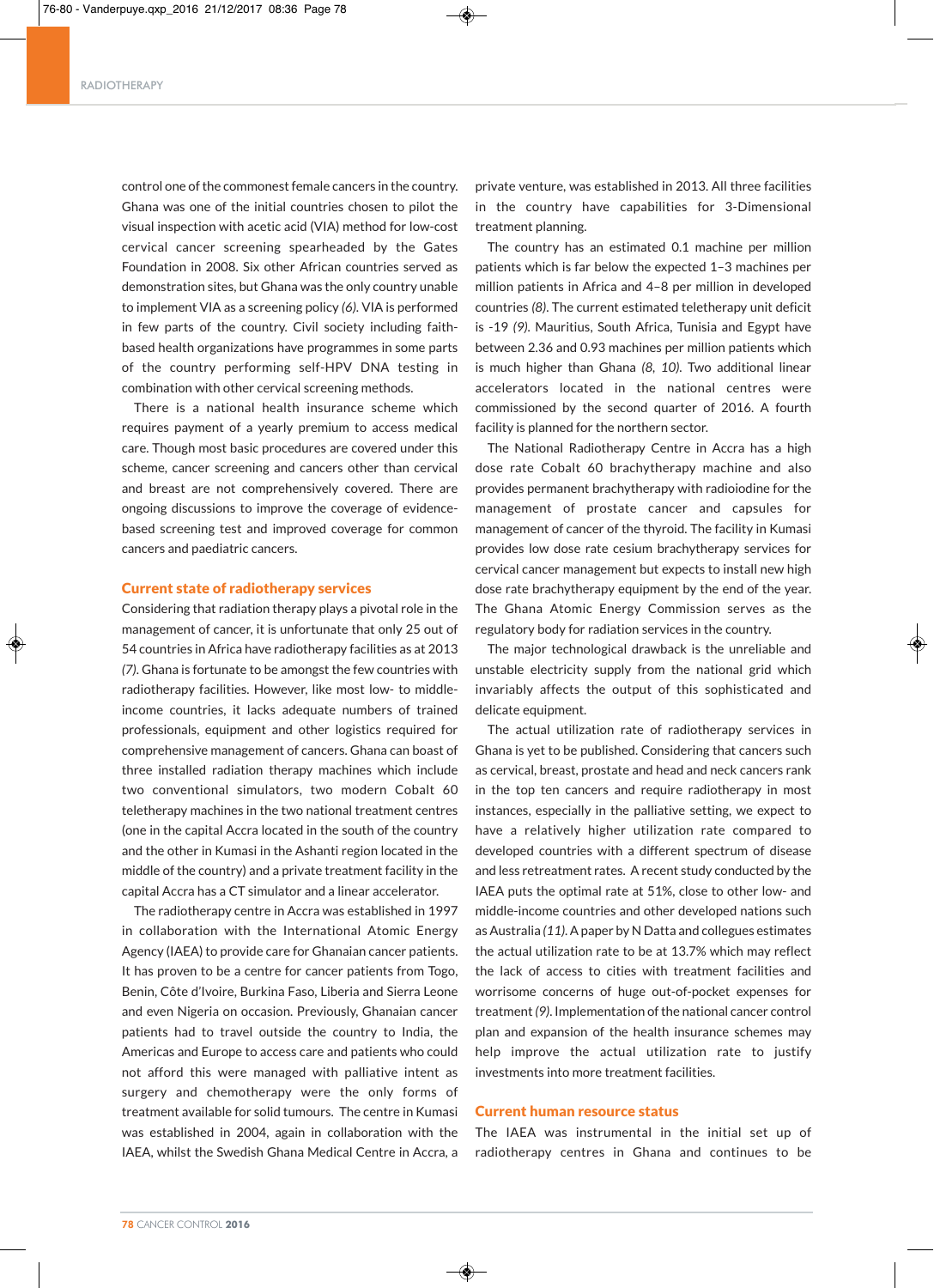supportive with supplementary training of personnel. Ghana also serves as a resource for training and capacity building for other African countries. As a result of the high attrition rate and the exorbitant cost of international training of skilled personnel, the country developed locally accredited graduate and post-graduate training programmes for radiation oncologists, medical physicists, radiotherapy technicians and nurses through the colleges of physicians and surgeons, nursing and the University of Ghana Allied Health and Nuclear Sciences Division. Technological advancement through external attachments and acquisition of modern equipment is vital in maintaining the interest and morale of highly-skilled staff in this rapidly evolving field of medicine. Table 2a exhibits the current state of human resources. Table 2b exhibits the deficits based on estimates of the DIRAC database *(8)*.

| Table 2a: Current state of radiation therapy human resource in Ghana |      |      |             |       |  |  |  |  |
|----------------------------------------------------------------------|------|------|-------------|-------|--|--|--|--|
|                                                                      | KBTH | КАТН | <b>SGMC</b> | TOTAL |  |  |  |  |
| RO                                                                   |      |      |             | 10    |  |  |  |  |
| <b>MP</b>                                                            |      |      |             | 12    |  |  |  |  |
| <b>RTT</b>                                                           | 14   | 3    |             | 21    |  |  |  |  |
| <b>ENG</b>                                                           |      |      |             |       |  |  |  |  |
|                                                                      |      |      |             |       |  |  |  |  |

**Table 2b: Estimated deficit of required human resource for radiotherapy in Ghana**

| <b>Name</b> | <b>Current state</b> | <b>Deficit</b> |  |
|-------------|----------------------|----------------|--|
| <b>RO</b>   | 10                   | $-35$          |  |
| <b>MP</b>   | 12                   | $-1.5$         |  |
| RTT         | 21                   | -50            |  |
|             |                      |                |  |

*RO (Radiation oncologists) KBTH (Korlebu Teaching Hospital) MP (Medical physicists) KATH (Komfo Anokye Teaching Hospital) RTT (Radiation yherapists) SGMC (Swedish Ghana Medical Centre) ENG (Engineers)*

#### Factors affecting patient access to treatment

The absence of national screening programmes for cancers such as cervical, colon and breast cancer which have high cure rates when detected early continue to present at advanced stages. Lack of knowledge of cancer by health-care providers, patients and their families and undefined referral patterns when suspicion of cancer diagnosis is made leads to late presentation. Unfortunately, late stage at presentation goes beyond educational levels and is compounded by cultural practices and the widespread use of alternative medicines *(12)*.

Once diagnosis is made, several barriers hinder the decision to obtain care. Cancer diagnosis is associated with several spiritual connotations and implications. Female patients especially are ostracized and stigmatized. Patients



will typically keep their diagnosis secret even from their family members. Others visit spiritualists for help, further delaying diagnosis and commencement of care. It is estimated that at least 50% of patients referred for radiotherapy treatments do not start treatment. There is a study underway to evaluate the contributing factors.

Adequate highly-skilled manpower is essential in the delivery of health care, especially cancer management. Access to specialist oncological care is limited to major teaching hospitals and some private hospitals in the cities and big towns. These centres are inaccessible by virtue of distance and the situation is made worse by poor public transportation systems and expensive accommodation in the cities.

With few trained oncological surgeons outside the teaching hospitals, surgeries performed in the peripheral centres are often inadequate and this compromises outcomes for other interventions including radiotherapy.

## The National Centre for Radiotherapy, Accra, and its challenges

On average, 1,200 new cancer cases are referred to the facility every year with about 70% requiring radiation treatment, however, less than 50% of these patients complete their treatment. Patients are treated on a shift schedule in order to accommodate the large patient numbers on a single machine but this comes with the consequence of long wait times and protracted treatment due equipment breakdown, although this is less frequent in recent times.

The facility has instituted a team responsible for educating and counseling patients and care-givers on the nature, nuances, care and side-effects of the disease and treatment with the hope of improving the high rate of noncompliance.

Shortage of skilled manpower in the facility hampers the full potential of the establishment and limits the delivery of state-of-the-art radiation treatment aimed at improving outcomes and reducing side-effects.

The current facility has basic equipment compared to